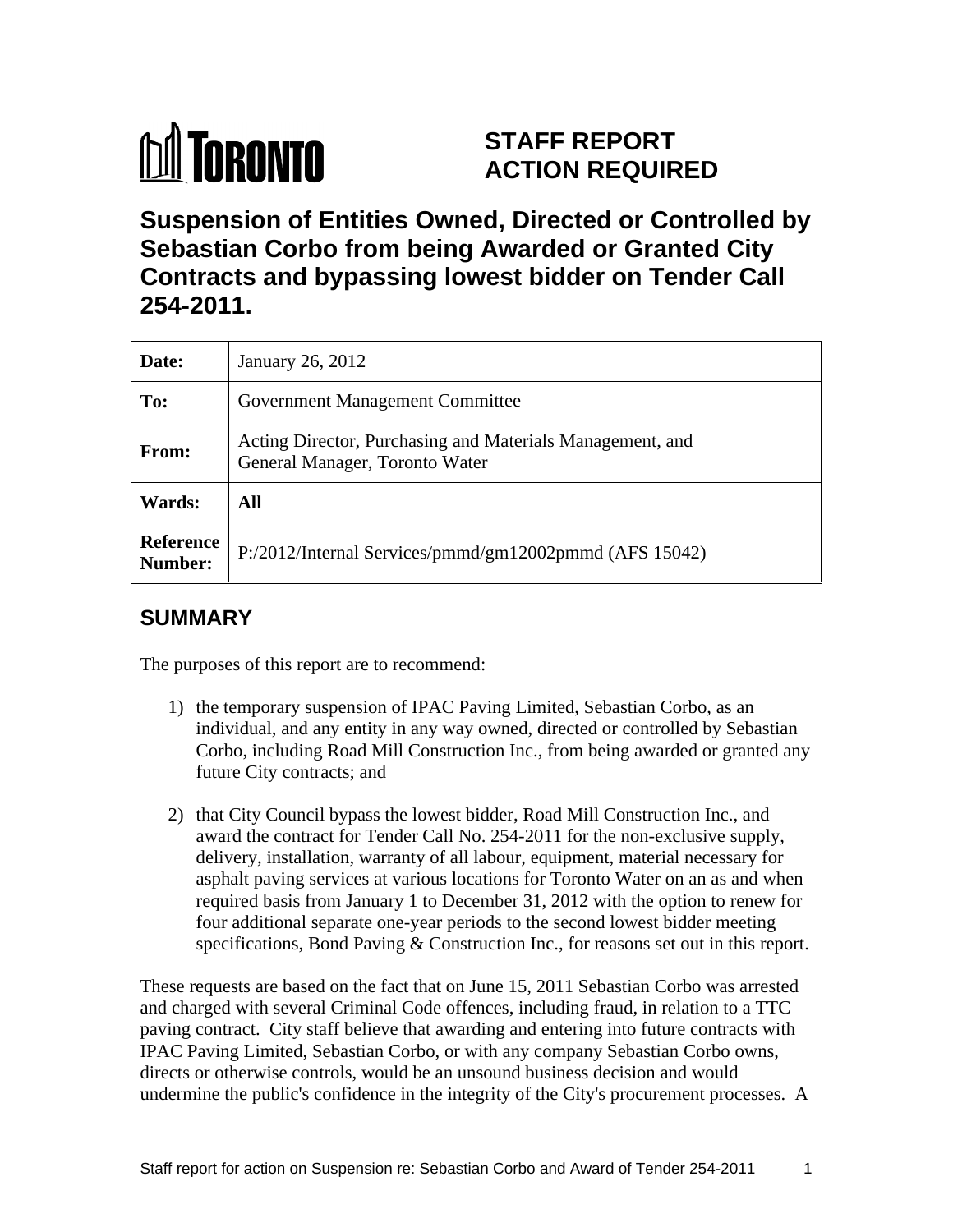suspension is therefore recommended until the criminal charges have been dealt with before the courts. If Sebastian Corbo is convicted or pleads guilty to the criminal charges, staff will report to Council with a further recommendation on the term of the suspension.

# **RECOMMENDATIONS**

#### **The Acting Director, Purchasing and Materials Management and the General Manager, Toronto Water recommend that:**

- 1. City Council suspend IPAC Paving Inc., Sebastian Corbo, as an individual, and any entity in any way owned, directed or controlled by Sebastian Corbo, as determined by the Director, Purchasing and Materials Management in consultation with the City Solicitor, including Road Mill Construction Inc., from being awarded or granted any future City contracts until the courts have rendered a final decision with respect to the charges against Sebastian Corbo and all appeals have been exhausted or until all of the charges against Sebastian Corbo have been withdrawn.
- 2. City Council direct that in the event Sebastian Corbo is convicted or pleads guilty to the charges the Treasurer report back to Committee and Council with respect to the term of the suspension.
- 3. City Council award a contract to Bond Paving & Construction Inc., being the second lowest bidder meeting specifications of Tender 254-2011, for the non exclusive supply, delivery, installation, warranty of all labour, equipment, and materials necessary for asphalt paving services at various locations for the City of Toronto's Water Division on an as and when required basis, from the date of award to December 31, 2012 in the amount of \$333,900.00 net of HST (\$339,776.64 net of HST Recoveries) with the option to renew for an additional four (4) separate one (1) year periods on the same terms and conditions, at the sole discretion of the City for a total potential contract award including option years identified in this report of \$1,669,500.00, net of HST (\$1,698,883.20 net of HST Recoveries), subject to an adjustment in accordance with the annual CPI.

#### **Financial Impact**

There are no financial impacts from Recommendation Nos. 1 and 2.

The financial impact of Recommendation No. 3 is the difference in the bid prices of Road Mill Construction Inc. ("Road Mill") and Bond Paving & Construction Inc. ("Bond Paving"): \$26,710.00, net of HST. Should the option years be exercised, the total potential difference in bid prices including option years is \$133,550.00, net of HST.

The total potential contract award including option years identified in this report is \$1,886,535.00 inclusive of all taxes and charges. The potential cost to the City is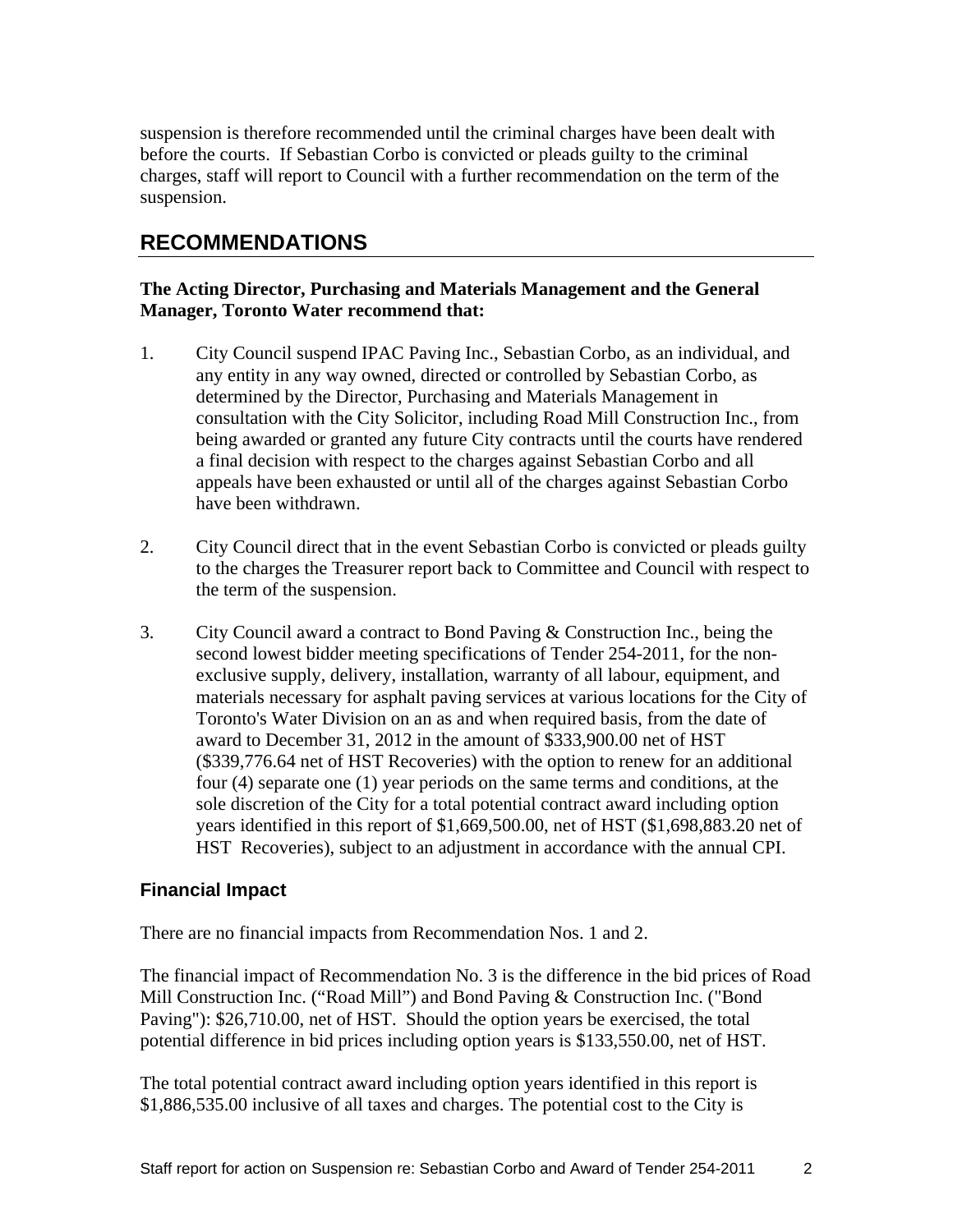\$1,698,883.20, net of HST Recoveries. Funding is available in the Approved 2012 Toronto Water Operating Budget. Should the option years be exercised, then additional funding will be included in the 2013, 2014, 2015, and 2016 Toronto Water Operating submissions. The cash flow funding requirements for this project are as follows:

| Funding<br>Source | WBS/<br>Description<br>Operating<br>Account                                                                                                                                                                                                                                                                                                                                                                           | $2012 -$<br>Net of HST<br>Recoveries<br>(Year One) | 2013<br>Net of HST<br>Recoveries<br>(Option<br>Year $1)$ | 2014<br>Net of HST<br>Recoveries<br>(Option<br>Year $2)$                                 | 2015<br>Net of HST<br>Recoveries<br>(Option<br>Year $3)$ | 2016<br>Net of HST<br>Recoveries<br>(Option<br>Year 4) | Total<br>Net of HST<br>Recoveries |
|-------------------|-----------------------------------------------------------------------------------------------------------------------------------------------------------------------------------------------------------------------------------------------------------------------------------------------------------------------------------------------------------------------------------------------------------------------|----------------------------------------------------|----------------------------------------------------------|------------------------------------------------------------------------------------------|----------------------------------------------------------|--------------------------------------------------------|-----------------------------------|
|                   | Operating WW1182 District<br>Operations<br>Services                                                                                                                                                                                                                                                                                                                                                                   |                                                    |                                                          | $$339,776.64$   \$339,776.64   \$339,776.64   \$339,776.64   \$339,776.64 \$1,698,883.20 |                                                          |                                                        |                                   |
|                   | Note: Should the option years be exercised, pricing will be subject to an adjustment in<br>accordance with the annual CPI $-$ All items $-$ Toronto, for a 12 month period<br>commencing two months prior to the start of each option year.<br>The Deputy City Manager and Chief Financial Officer has reviewed this report and                                                                                       |                                                    |                                                          |                                                                                          |                                                          |                                                        |                                   |
|                   | agrees with the financial impact information.<br><b>ISSUE BACKGROUND</b>                                                                                                                                                                                                                                                                                                                                              |                                                    |                                                          |                                                                                          |                                                          |                                                        |                                   |
|                   | <b>TTC Contract with IPAC Paving</b>                                                                                                                                                                                                                                                                                                                                                                                  |                                                    |                                                          |                                                                                          |                                                          |                                                        |                                   |
|                   | In 2007, the Toronto Transit Commission (the "TTC") entered into a three (3) year<br>contract with IPAC Paving Limited ("IPAC") for various paving construction work (the<br>"TTC Work") with a value of approximately \$860,000. Amendments over the term<br>increased the contract price to just over \$1.8 million.                                                                                                |                                                    |                                                          |                                                                                          |                                                          |                                                        |                                   |
|                   | IPAC's secretary, treasurer and general manager is Sebastian Corbo. The other corporate<br>officers of IPAC share the last name Corbo and all list their address as 144 Brooke Street.<br>Vaughan, ON. A copy of the corporate profile report for IPAC is attached to this report<br>as Appendix A.                                                                                                                   |                                                    |                                                          |                                                                                          |                                                          |                                                        |                                   |
|                   | According to a Toronto Police Service news release, attached to this report as Appendix<br>B, in July, 2009 the TTC began investigating a complaint of fraud involving a TTC<br>project manager and Sebastian Corbo in relation to the TTC Work. The Toronto Police<br>began assisting in the investigation in the summer of 2010.                                                                                    |                                                    |                                                          |                                                                                          |                                                          |                                                        |                                   |
|                   | As indicated in the news release, it is alleged that between June, 2009 and July, 2010,<br>Sebastian Corbo billed the TTC \$198,619.92 for work valued at \$54,087.75, resulting in<br>a monetary loss due to fraud in the amount of \$149,020.62. It is further alleged that the<br>TTC project manager, his wife and son created bank accounts and received funds directly<br>from IPAC under fraudulent companies. |                                                    |                                                          |                                                                                          |                                                          |                                                        |                                   |

# **ISSUE BACKGROUND**

## **TTC Contract with IPAC Paving**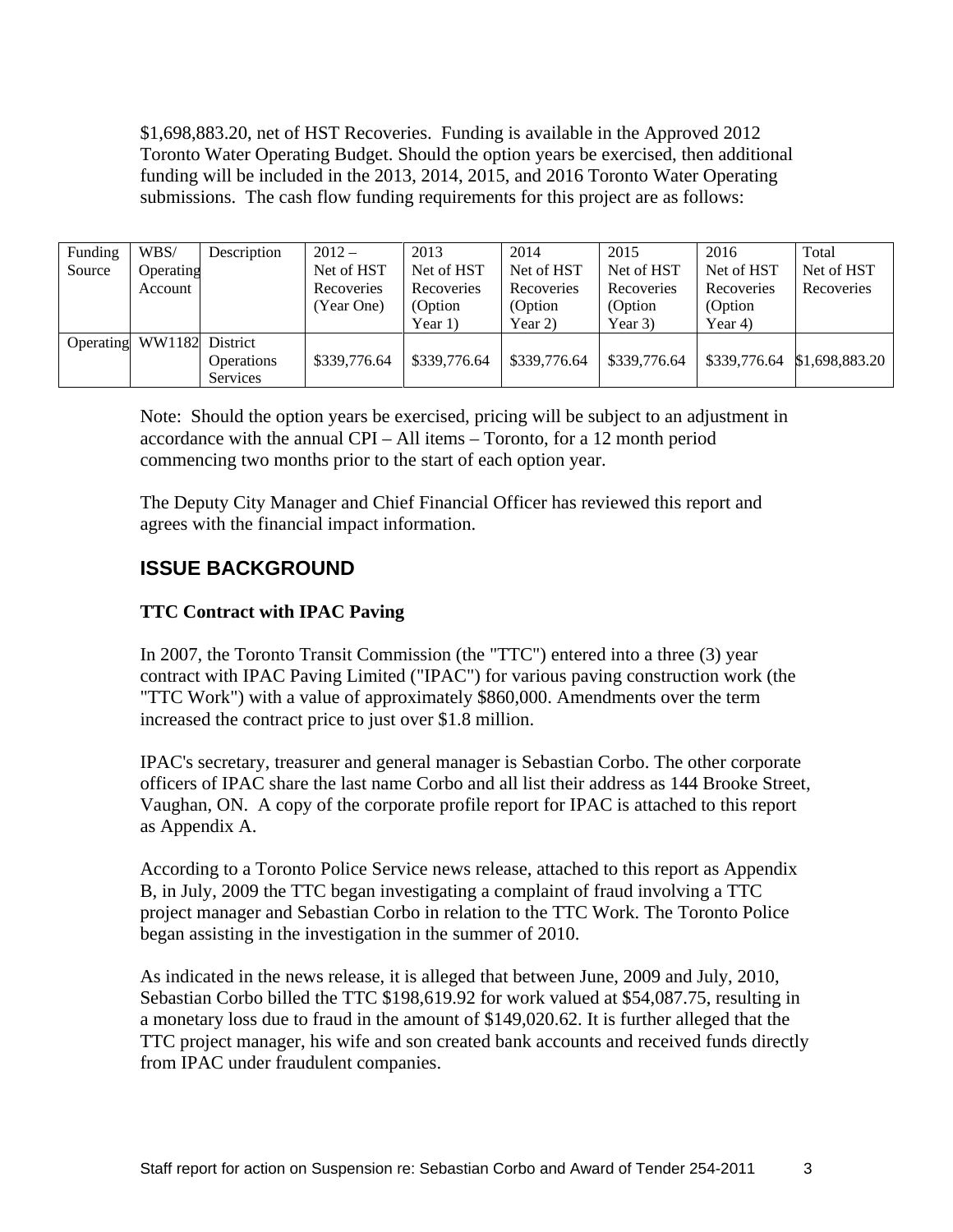The TTC has launched a civil action against IPAC Paving, Sebastian Corbo, the TTC project manager and the TTC project manager's wife and son to recover the losses the TTC has incurred.

#### **Criminal Case**

On June 15, 2011, Sebastian Corbo, the TTC employee, the TTC employee's wife and son were arrested and charged as follows:

Sebastian Corbo:

- 1. Fraud Over \$5,000
- 2. Possession of Property Obtained by Crime
- 3. Laundering Proceeds of Crime
- 4. Two Counts of Conspiracy to Commit an Indictable Offence

The TTC employee:

- 1. Fraud Over \$5,000
- 2. Laundering Proceeds of Crime
- 3. Possession of Proceeds of Crime
- 4. Agent Receive Secret Commission
- 5. Two Counts of Conspiracy to Commit an Indictable Offence

The TTC employee's wife and son:

- 1. Laundering Proceeds of Crime
- 2. Possession of Proceeds of Crime
- 3. Conspiracy to Commit an Indictable Offence

The arrests were reported by a number of media outlets including the Toronto Star, the CBC and CP24.

On November 29, 2011, the TTC employee pleaded guilty and was convicted of accepting a secret commission while acting as an agent for the TTC. The TTC employee received a conditional sentence and was given a \$30,000 restitution order. All charges were withdrawn against the TTC employee's wife and son.

The charges against Sebastian Corbo are still pending before the court.

## **COMMENTS**

#### **Recommendation for Suspension**

The City issues a number of calls for paving and asphalt work each year. City staff are aware that Sebastian Corbo has bid on and has been awarded City work in the past under the companies IPAC and Road Mill. Based on a corporate profile report, attached to this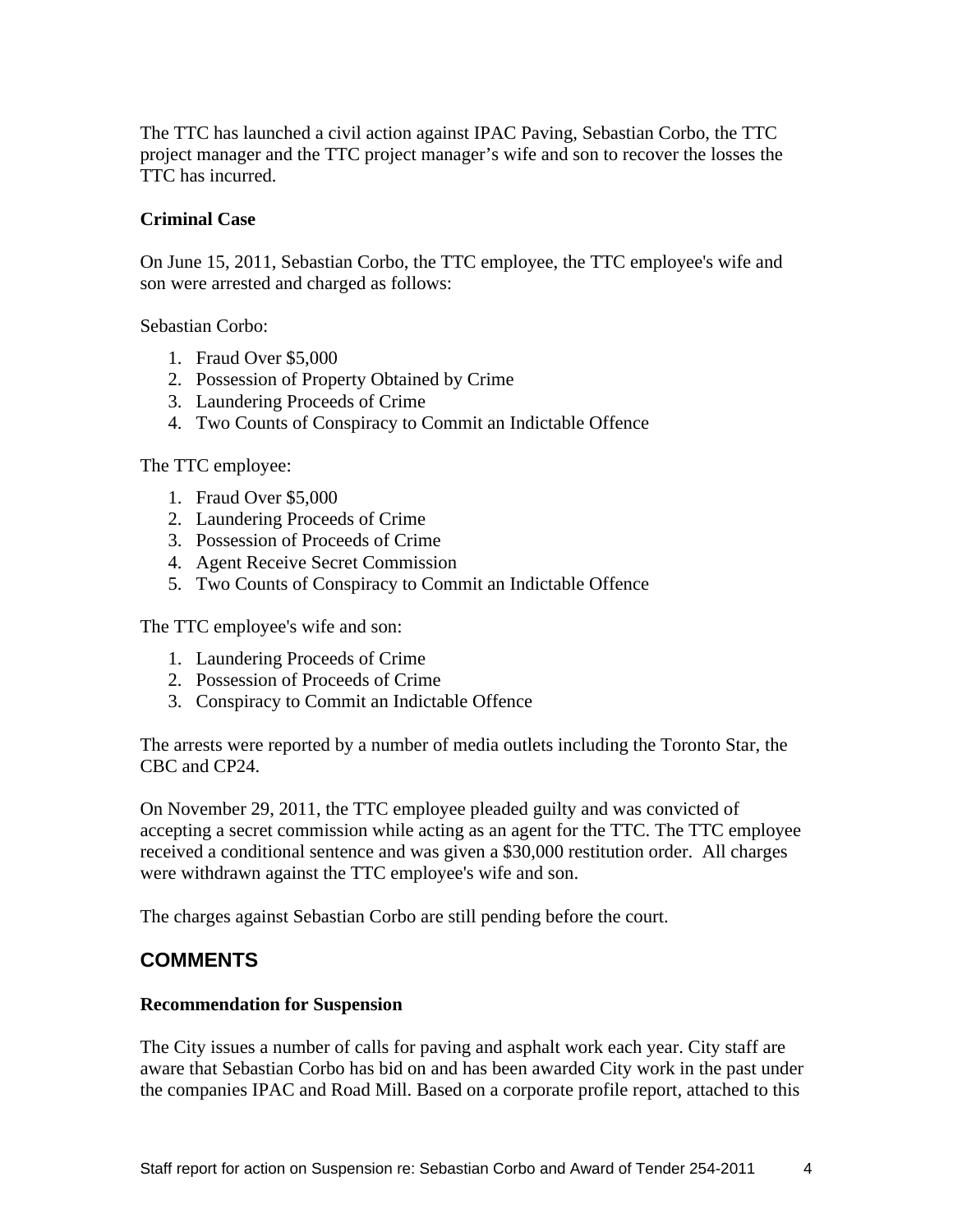report as Appendix C, Sebastian Corbo of 144 Brooke Street, Vaughan, ON is listed as Road Mill's director, president, secretary and treasurer. He therefore is effectively Road Mill's directing mind.

As pointed out in the Bellamy Inquiry report, "[t]he first rule of procurement is that the taxpayer's money should be spent only in the public interest."<sup>1</sup> Further, companies who bid on City work need to understand and respect that when dealing with procurement calls issued by the City, the City is the trustee of public money.

With these principles in mind, staff believe that given the seriousness of the charges, which were laid after an extensive investigation by the TTC and the Toronto Police Services, awarding any contract in the future to IPAC Paving, Sebastian Corbo, or to any company which Sebastian Corbo owns, directs or otherwise controls, would be an unsound business decision and would undermine the public's confidence in the integrity of the City's procurement processes.

The recommendation is that IPAC Paving, Sebastian Corbo, as an individual, and any entity in any way owned, directed or controlled by Sebastian Corbo be suspended from being awarded or granted any future City contracts until the courts have rendered a final decision with respect to the charges against Sebastian Corbo and all appeals have been exhausted. If Sebastian Corbo is convicted or pleads guilty to any or all of the charges, it is recommended that staff report back to Council on the term of the suspension. If staff are required to report back, the report will discuss the length of the suspension in the context of what happened before the court with respect to sentencing.

The City received a fax on January 6, 2012 from the lawyer representing IPAC Paving indicating that Sebastian Corbo had resigned from being the President, Secretary- Treasurer and Director of IPAC Paving on November  $17<sup>th</sup>$ , 2009 and ceased being the General Manager in 2010. As mentioned above, the corporate profile report the City conducted for IPAC Paving (attached as Appendix A) indicates that Sebastian Corbo is still listed as the Secretary, Treasurer and the General Manager of IPAC Paving. Additionally, IPAC Paving was the corporation involved in the TTC Work and the criminal charges that have resulted. Finally, as noted above, the TTC has launched a civil action against IPAC Paving in relation to recovery of the losses incurred by the TTC. Therefore, at this time, staff believe that IPAC Paving should still be suspended from receiving future City contracts.

<sup>&</sup>lt;sup>1</sup> Madam Justice Denise E. Bellamy, *Toronto Computer Leasing Inquiry; Toronto External Contracts Inquiry: Good Government*, vol. 2 (Toronto: City of Toronto, 2005) at 97.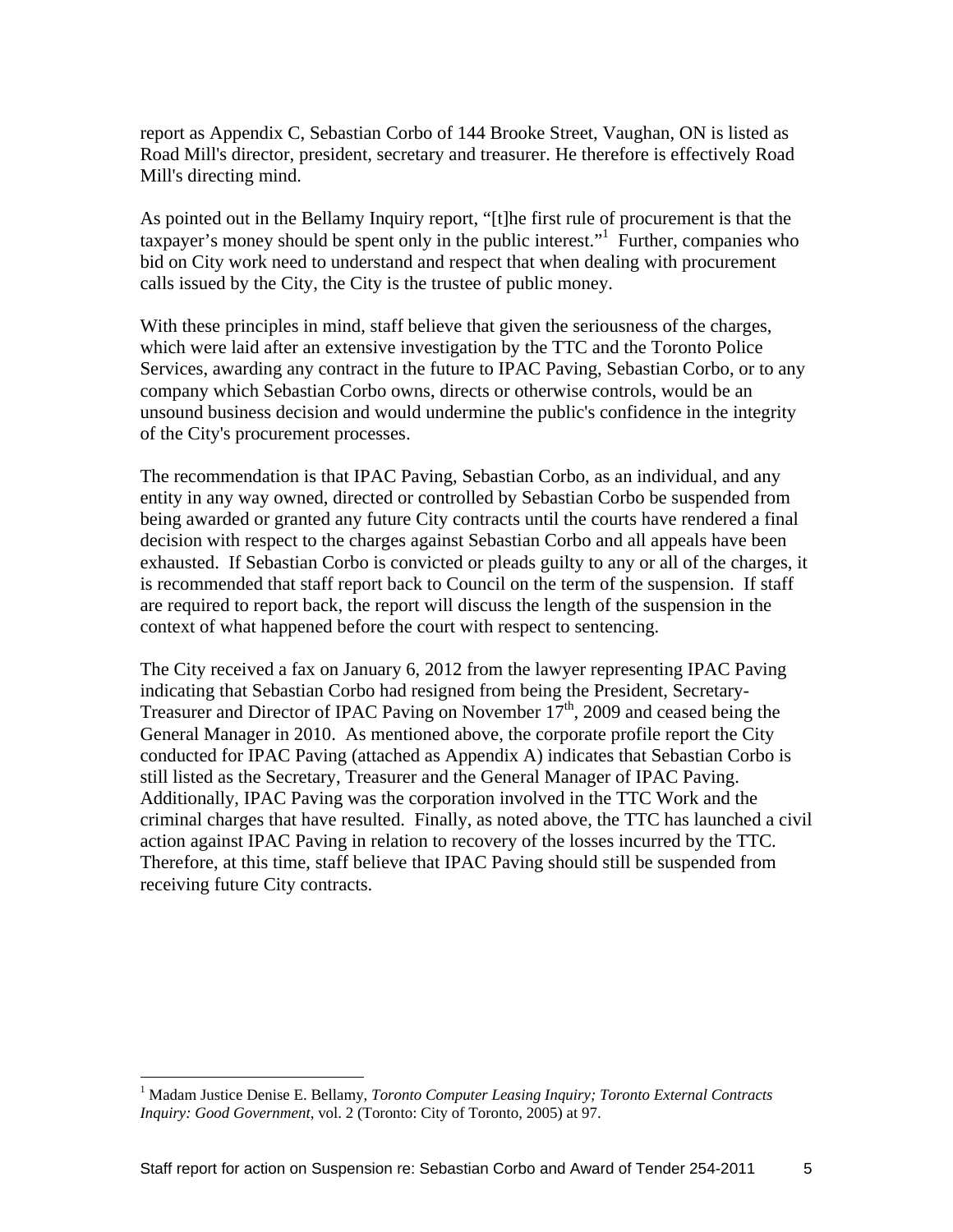#### **Toronto Water Paving Tender**

Toronto Water requires asphalt paving work throughout the City in 2012 and future years.

On November 7, 2011, Purchasing and Materials Management Division ("PMMD") issued Tender Call No. 254-2011 for Contract No. MCP1-2011 for the non-exclusive supply, delivery, installation, warranty of all labour, equipment, and materials necessary for asphalt paving services at various locations for Toronto Water on an as and when required basis for the period of the date of award to December 31, 2012 with the option to renew for four (4) additional separate one (1) year periods (the "Toronto Water Tender"). The Toronto Water Tender was available for download in PDF format on the City's website and was advertised in the Daily Commercial News. On November 21, 2011, Addendum No. 1 was issued. The closing date was November 23, 2011.

At its public opening held on November 23 2011, PMMD opened the following bids for the Toronto Water Tender:

| <b>Firm Name</b> | Date of         | Option          | Option           | Option     | Option          | <b>Grand Total</b>                                                                                                        |
|------------------|-----------------|-----------------|------------------|------------|-----------------|---------------------------------------------------------------------------------------------------------------------------|
|                  | award to        | Year 1          | Year 2           | Year 3     | Year 4          | (Net of HST)                                                                                                              |
|                  | <b>December</b> | <b>January</b>  | <b>January</b> 1 | January 1, | January 1,      |                                                                                                                           |
|                  | 31, 2012        | 2013 to         | <b>2014 to</b>   | 2015 to    | <b>2016 to</b>  |                                                                                                                           |
|                  | (Net of HST)    | <b>December</b> | <b>December</b>  | December   | <b>December</b> |                                                                                                                           |
|                  |                 | 31, 2013        | 31, 2014         | 31, 2015   | 31, 2016        |                                                                                                                           |
|                  |                 | (Net of         | (Net of          | (Net of    | (Net of         |                                                                                                                           |
|                  |                 | HST)            | HST)             | HST)       | HST)            |                                                                                                                           |
| Road Mill        |                 |                 |                  |            |                 |                                                                                                                           |
| Construction     |                 |                 |                  |            |                 |                                                                                                                           |
| Inc              | \$307,190.00    |                 |                  |            |                 | $\vert$ \$307,190.00 $\vert$ \$307,190.00 $\vert$ \$307,190.00 $\vert$ \$307,190.00 $\vert$ \$1,535,950.00                |
| Bond Paving &    |                 |                 |                  |            |                 |                                                                                                                           |
| Construction     |                 |                 |                  |            |                 |                                                                                                                           |
| Inc.             | \$333,900.00    | \$333,900.00    |                  |            |                 | $\left  \frac{1}{3333,900.00} \right  \frac{1}{3333,900.00} \left  \frac{1}{3333,900.00} \right  \frac{1}{31,669,500.00}$ |
| Serve            |                 |                 |                  |            |                 |                                                                                                                           |
| Construction     |                 |                 |                  |            |                 |                                                                                                                           |
| Ltd.             | \$465,325.00    |                 |                  |            |                 | $\vert$ \$465,325.00 $\vert$ \$465,325.00 $\vert$ \$465,325.00 $\vert$ \$465,325.00 $\vert$ \$2,326,625.00                |
| Mountain Top     |                 |                 |                  |            |                 |                                                                                                                           |
| Construction     |                 |                 |                  |            |                 |                                                                                                                           |
| $Inc.*$          | \$534,370.00    |                 |                  |            |                 | $\vert$ \$534,370.00   \$534,370.00   \$534,370.00   \$534,370.00   \$2,671,850.00                                        |
| Dig-Con          |                 |                 |                  |            |                 |                                                                                                                           |
| International    |                 |                 |                  |            |                 |                                                                                                                           |
| Ltd.             | \$647,634.40    |                 |                  |            |                 | $\vert$ \$647,634.40 $\vert$ \$647,634.40 $\vert$ \$647,634.40 $\vert$ \$647,634.40 $\vert$ \$3,238,172.00 $\vert$        |

\*The bid from Mountain Top Construction Inc. was declared informal as the bid bond was not signed and sealed by the bidder.

The lowest compliant bidder is Road Mill which, as described above, is owned and controlled by Sebastian Corbo. Given the seriousness of the charges against Sebastian Corbo and the information from the TTC following its investigation, staff are also recommending to bypass Road Mill as the lowest bidder meeting specifications for the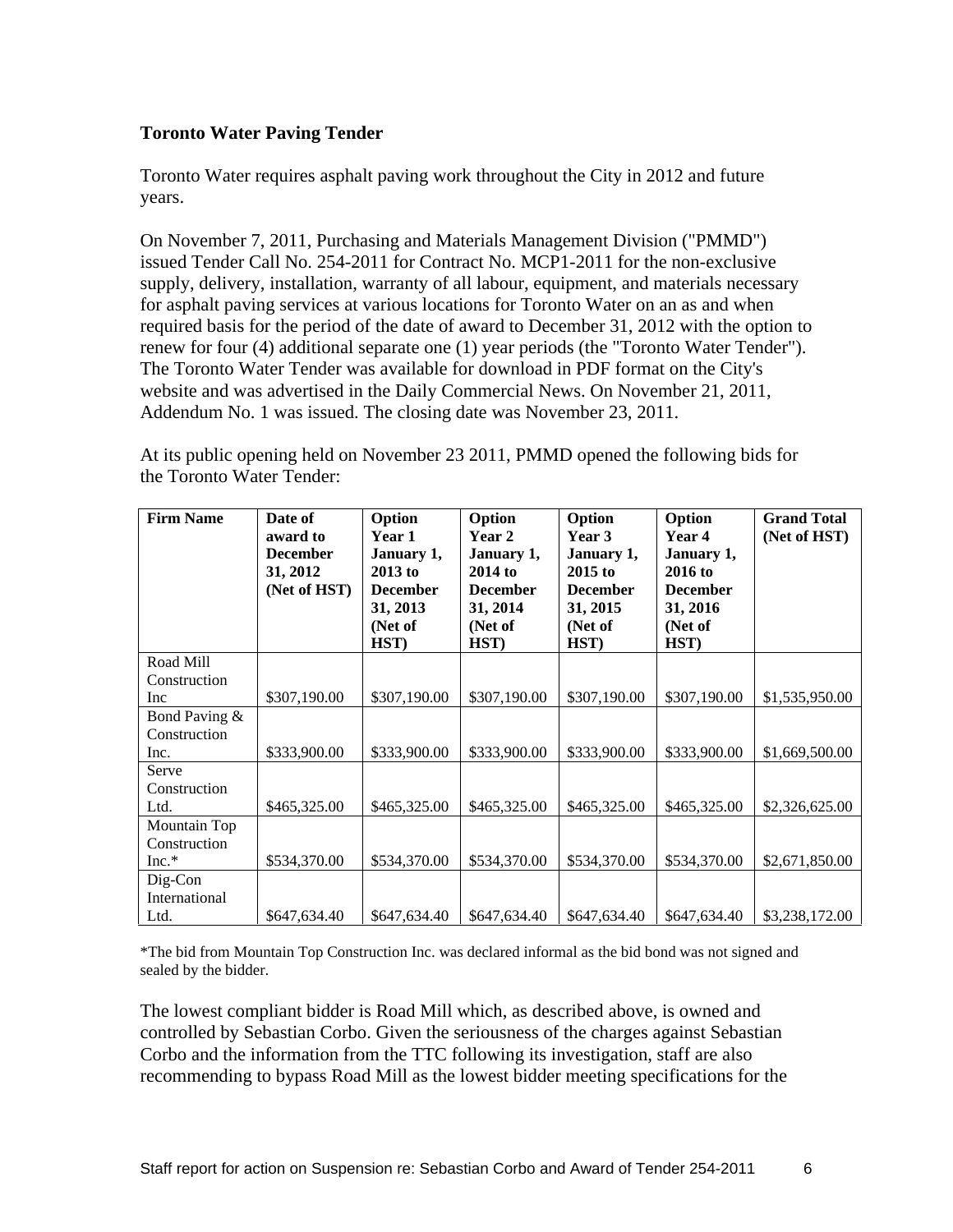Toronto Water Tender and instead award to the second lowest bidder meeting specifications, Bond Paving.

The bid documentation submitted by Bond Paving has been reviewed by the General Manager of Toronto Water and was found to be in conformance with the Toronto Water Tender requirements.

Toronto Water staff have compared the bid to the estimated cost and found the price of Bond Paving to be reasonable given the tender prices of all bidders.

The Fair Wage Office has reported that the recommended firm has indicated that it reviewed and understands the Fair Wage Policy and Labour Trades requirements and has agreed to comply fully.

#### **City Contracts with Road Mill and IPAC**

In the past, the City has awarded contracts to both Road Mill and IPAC. Parks, Forestry and Recreation had a contract with IPAC that expired April 30, 2011. Toronto Water had a contract with Road Mill that expired December 31, 2011, although no work had been requested under that contract since October 7, 2011.

Legal Services has been consulted and concurs with the recommendations in this report.

# **CONTACT**

Allison Phillips Alex Marich Senior Corporate Buyer Director, Operational Support, Purchasing and Materials Management Toronto Water 416-397-4825 416-397-7296 aphilli2@toronto.ca amarich@toronto.ca amarich@toronto.ca

# **SIGNATURE**

and Materials Management

Victor Tryl Lou Di Gironimo Acting Director, Purchasing General Manager, Toronto Water

 $\overline{\phantom{a}}$  , and the contract of the contract of the contract of the contract of the contract of the contract of the contract of the contract of the contract of the contract of the contract of the contract of the contrac